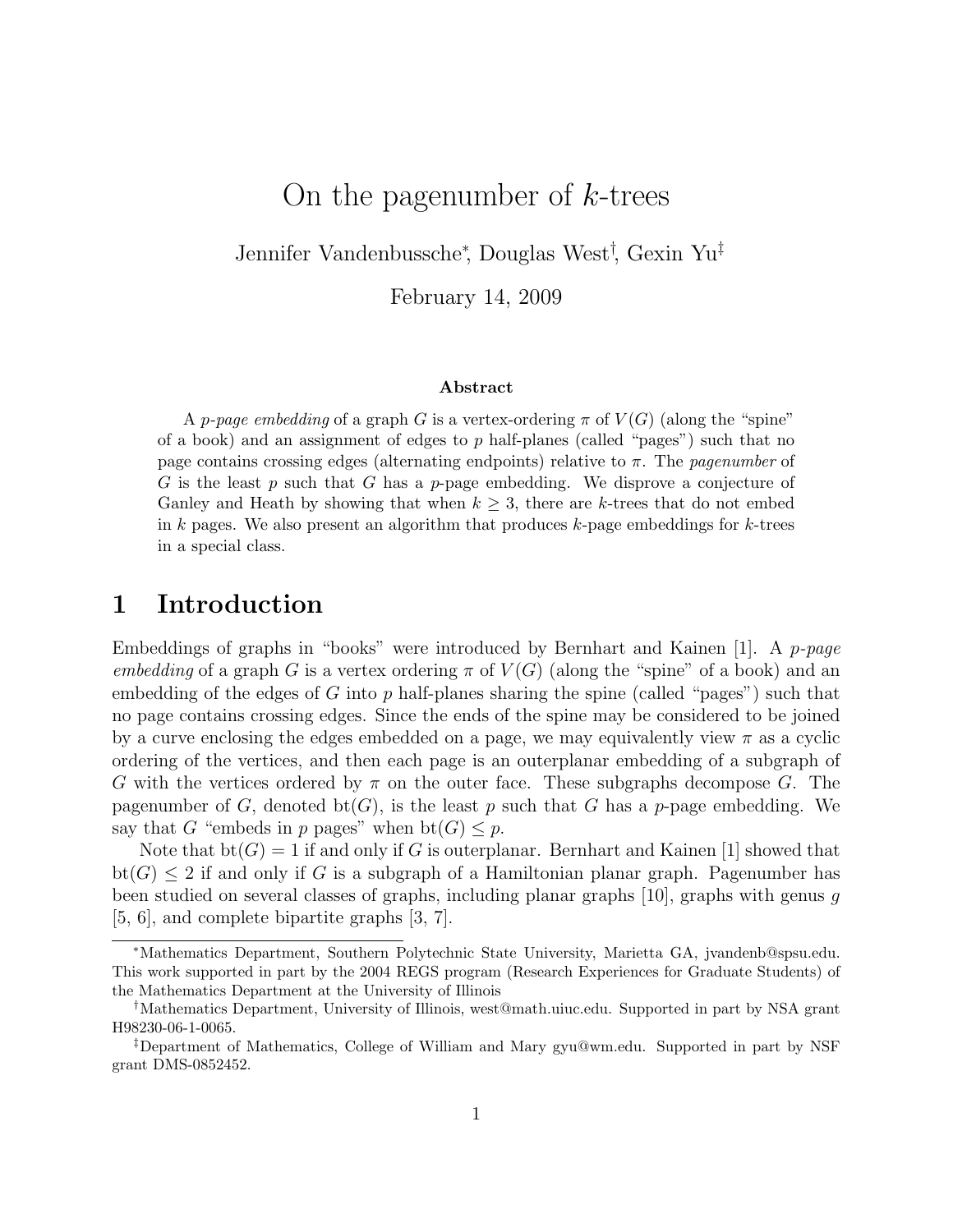In this paper, we study the pagenumber of  $k$ -trees. The inductive definition of  $k$ -trees is the most convenient for our arguments. A k-tree is either the complete graph  $K_k$  or a graph obtained from a k-tree G by adding one vertex whose neighborhood is a k-clique in  $G$ , where a k-clique is a set of k pairwise adjacent vertices. The 1-trees are simply the trees, which are outerplanar, and hence they have pagenumber 1. Chung, Leighton, and Rosenberg [2] showed that the pagenumber of every 2-tree is at most 2. Ganley and Heath [4] exhibited k-trees that require k pages and proved that if G is a k-tree, then  $bt(G) \leq k+1$ . They conjectured that every k-tree embeds in k pages; we disprove this conjecture.

#### **Theorem 1.1.** For  $k \geq 3$ , there is a k-tree that does not embed in k pages.

After proving this main theorem, we present an algorithm that produces k-page embeddings for many k-trees. Let  $G[X]$  denote the subgraph of a graph G induced by a set X of vertices. A tree-decomposition of G consists of a host tree T and a family  $\{X_i : i \in V(T)\}$ of subsets of  $V(G)$  such that (1)  $G = \bigcup_{i \in V(T)} G[X_i]$  and (2) for each  $v \in V(G)$ , the set  ${i: v \in X_i}$  induces a subtree of T. To avoid confusing vertices of T with those of G, we use node for a vertex of the host tree, and we call the set of vertices in G corresponding to a node of T a bag (this term may be due to Bruce Reed). We use  $(T, X)$  to denote a tree-decomposition in which  $T$  is the host tree and  $X$  is the set of bags (with a given correspondence of bags to nodes).

The *width* of a tree-decomposition  $(T, \mathbf{X})$  is  $\max_{i \in V(T)} \{ |X_i| - 1 \}$ . The treewidth of G is the minimum width among all tree-decompositions of  $G$ . (Since every graph has a treedecomposition with all vertices in one bag, treewidth is well-defined.)

Further motivation for studying k-trees is that the subgraphs of  $k$ -trees are precisely the graphs with treewidth at most k; this equivalence was noted at least as early as  $[8]$ . Since deleting edges does not increase pagenumber, upper bounds on the pagenumber of k-trees are also upper bounds on the pagenumber of graphs with treewidth at most  $k$ , and the  $k$ -trees are the hardest graphs with treewidth k to embed.

A tree-decomposition of width k is *smooth* if every bag has size exactly  $k+1$  and the bags for any two adjacent nodes have exactly  $k$  common elements. By the inductive definition, a k-tree has a smooth tree-decomposition such that every bag is a  $(k + 1)$ -clique.

Togasaki and Yamazaki [9] showed that if G is a k-tree and has a smooth tree-decomposition of width k whose host tree is a path, then  $bt(G) \leq k$ . We enlarge the family of k-trees where the conclusion holds.

**Theorem 1.2.** If a k-tree G has a smooth tree-decomposition of width k such that the host tree has maximum degree at most 3, then  $bt(G) \leq k$ .

The k-tree we construct for Theorem 1.1 has a smooth tree-decomposition of width  $k$ whose host tree has maximum degree  $k + 2$ . This leaves open the question of determining the maximum l such that every k-tree having a smooth tree-decomposition of width k whose host tree has maximum degree at most l has a book embedding in k pages. Letting  $m(k)$  be the maximum such l, our results yield  $3 \le m(k) \le k+1$  (see Section 4).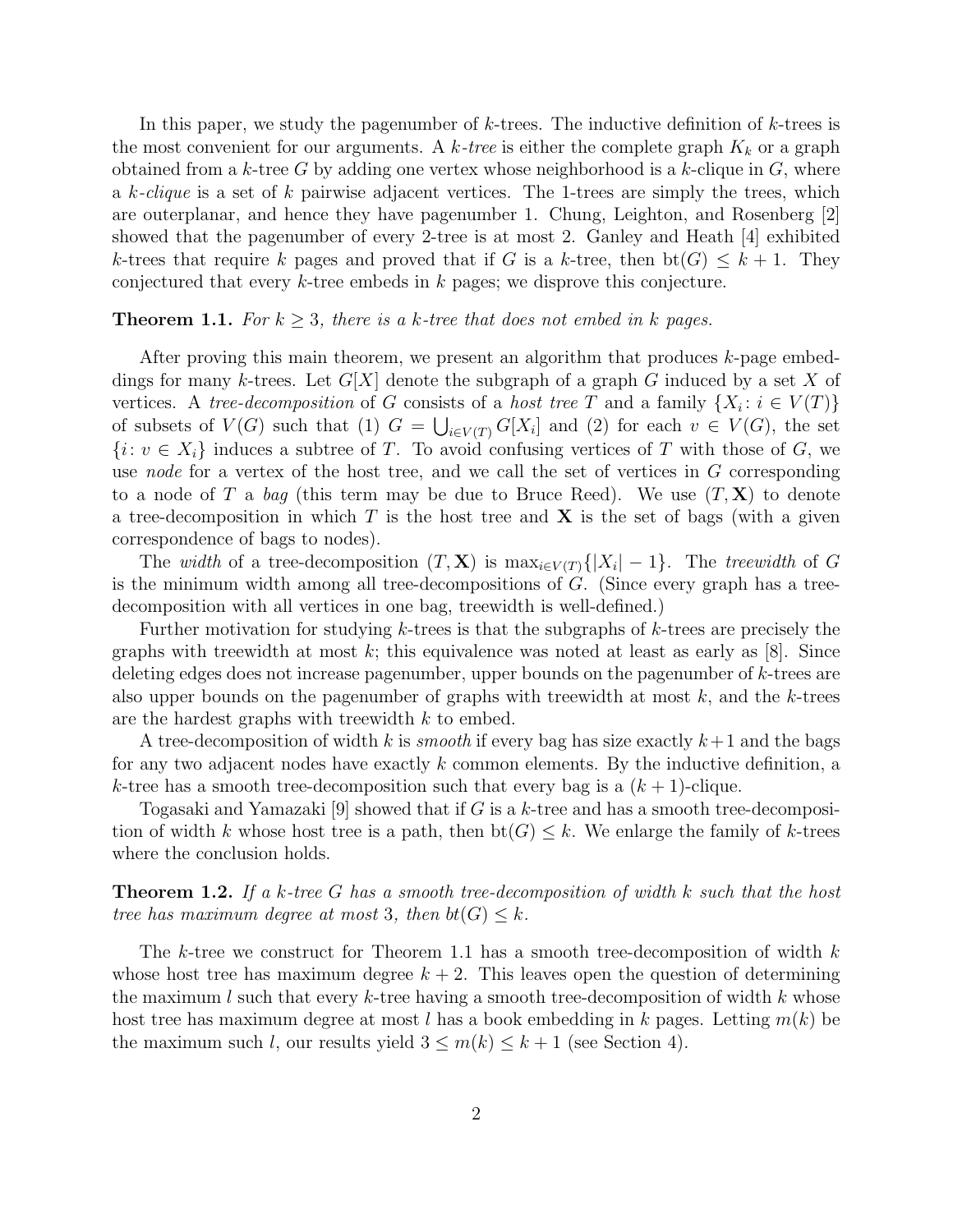## 2 A  $k$ -Tree With No  $k$ -Page Embedding

In this section, we use the phrasing of pagenumber based on a cyclic arrangement of the vertices. We construct a  $k$ -tree G that does not embed in  $k$  pages. Given any cyclic ordering of  $V(G)$ , we use pigeonholing arguments to produce an induced subgraph of G that cannot be embedded in k pages under that ordering. This suffices, since a k-page embedding of  $G$ contains a k-page embedding of every induced subgraph.

**Construction 2.1.** Construction of G. Our graph G has a central k-clique X with vertices  $x_1, \ldots, x_k$ . Next we add vertices  $y_1, \ldots, y_{kn}$ , where  $n = k^2 + k + 5$ , each adjacent to all of X. Finally, we add vertices called *children*. Each child is adjacent to  $k - 1$  vertices in X and one  $y_i$ . A child has type  $(i, j)$  if it is adjacent to  $y_i$  and nonadjacent to  $x_j$ . There are  $k^2n$ different types of children. We create M children of each type, where  $M = 3k(nk + k + n)$ , so G altogether has  $k^2 nM$  children. We refer to all children adjacent to vertex  $x_r$  (or  $y_i$ ) as the *children of*  $x_r$  (or  $y_i$ ). Each vertex of X has  $(k-1)knM$  children, each  $y_i$  has  $kM$  children, and altogether G has  $k^2nM + kn + k$  vertices children, and altogether G has  $k^2 nM + kn + k$  vertices.

Fix a cyclic ordering  $\pi$  of  $V(G)$ . If G has a k-page embedding under  $\pi$ , then any induced subgraph of G has a k-page embedding under the corresponding subordering of  $\pi$ . Our plan is to discard vertices of G in stages until we extract an appropriate induced subgraph that will not embed in k pages under the ordering inherited from  $\pi$ . This contradiction will imply that G has no k-page embedding under  $\pi$ .

**Lemma 2.2.** The subscripts on vertices of G can be permuted within X and within  $y_1, \ldots, y_{kn}$ so that  $x_1, \ldots, x_k, y_1, \ldots, y_n$  appear in that order in  $\pi$ .

*Proof.* The vertices of X cut the cyclic arrangement  $\pi$  into k segments. By the Pigeonhole Principle, some segment contains at least n vertices of  $\{y_1, \ldots, y_{kn}\}.$  $\Box$ 

Having permuted subscripts as described in Lemma 2.2, delete from G the vertices  $y_{k+1}, \ldots, y_{kn}$  and all their children to obtain an induced subgraph  $G_1$  with vertex ordering  $\pi_1$  inherited from  $\pi$ . Let  $Y = \{y_1, \ldots, y_n\}$ , and call the vertices of  $X \cup Y$  the parents.

**Lemma 2.3.** Within  $\pi_1$ , there is a subordering consisting of  $X \cup Y$  and 3k children of each type in  $G_1$ , such that for each  $(i, j)$  the children of type  $(i, j)$  appear consecutively.

*Proof.* We select vertices by an algorithm. In each step either we select  $3k$  children of a type not yet selected, or we select a parent vertex. We start just after  $x_1$ , moving toward  $x_2$  in  $\pi_1$ . Each new step starts with the first vertex after the previous step ends. A step ends when a parent vertex is reached or when  $3k$  children have been seen with the same unselected type. In the latter case, these 3k children are selected for that type, and all other vertices seen in the step are discarded. In the former case, only that parent vertex is selected.

The selected vertices form a subordering with the claimed property if all types are selected. If type  $(i, j)$  is never selected, then each step sees at most  $3k-1$  vertices of type  $(i, j)$ . Since  $k + n$  steps end at parents, the number of steps is  $r + k + n$ , where r is the number of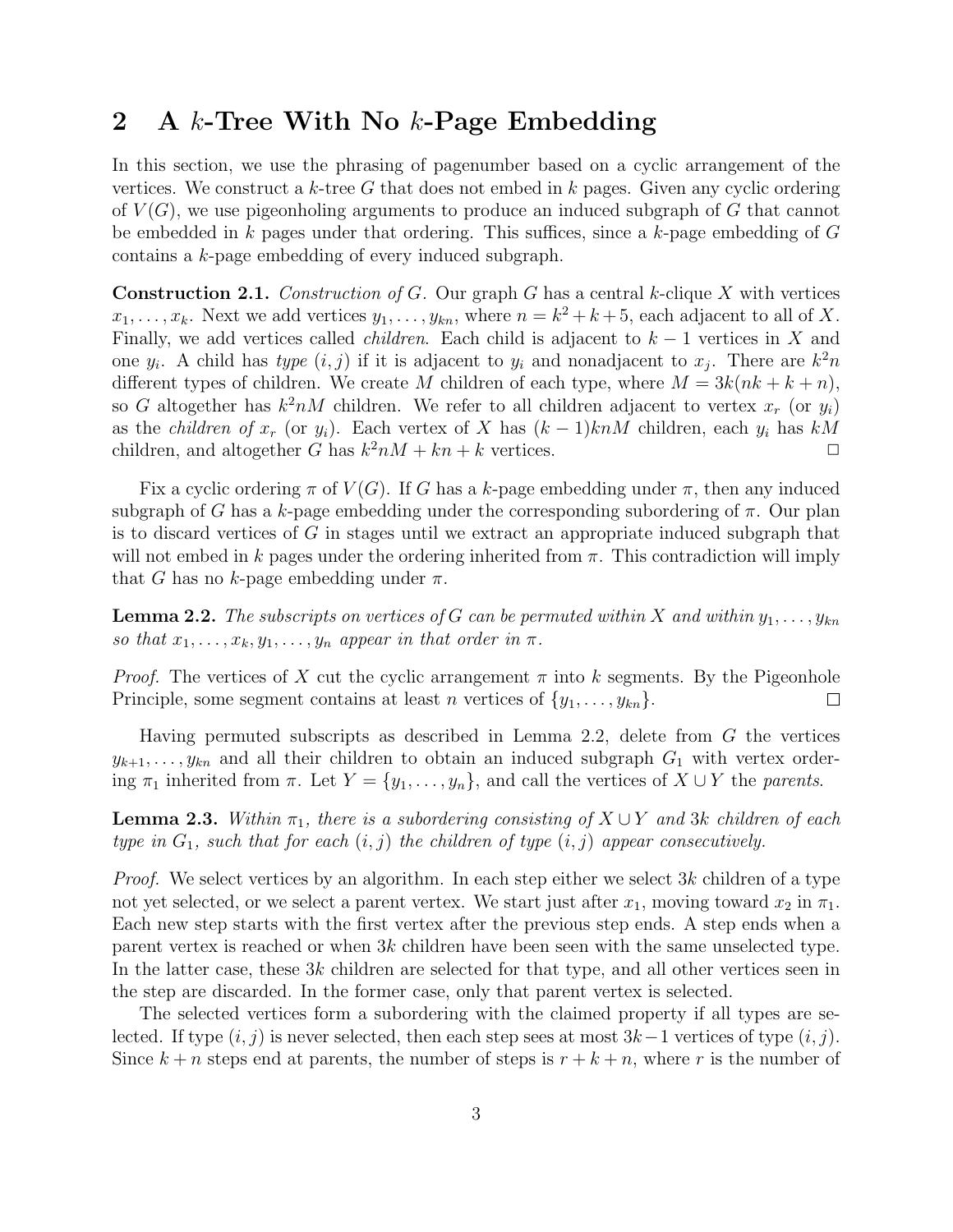types selected. If type  $(i, j)$  is not selected, then  $r < kn$ , and at most  $(3k-1)(nk-1+k+n)$ children of type  $(i, j)$  are seen. Since there are  $3k(nk + k + n)$  children of each type, type  $(i, j)$  must be selected at some step.  $\Box$ 

Let  $G_2$  be the subgraph of  $G_1$  induced by the parents and the children picked in Lemma 2.3. Since the 3k children of the same type in  $G_2$  appear consecutively in the inherited ordering  $\pi_2$ , we can speak of the *central k* children among these 3k of the same type in  $\pi_2$ . We will discard the non-central children, but first we show that the central children of a given type behave the same way in any k-page embedding of  $G_2$  with ordering  $\pi_2$ .

Vertices  $a_1, \ldots, a_m$  and  $b_1, \ldots, b_m$  form a *twist of size m* in a cyclic vertex ordering if they appear in the order  $a_1, \ldots, a_m, b_1, \ldots, b_m$  and all edges  $a_i b_i$  for  $1 \le i \le m$  exist. If a vertex ordering has a twist of size  $m$ , then every book embedding using that ordering requires at least m pages, since the m edges  $a_1b_1, \ldots, a_mb_m$  pairwise cross and require distinct pages. For clarity, we specify such a twist by separating the two parts and saying that  $a_1, \ldots, a_m$ form a twist with  $b_1, \ldots, b_m$ .

By construction, two children  $z$  and  $z'$  of the same type in  $G_2$  have the same neighborhood. In a k-page embedding of  $G_2$ , we say that z and z' have the same edge assignment if for every vertex  $v$  in their neighborhood, the edges from  $v$  to  $z$  and  $z'$  lie on the same page.

**Lemma 2.4.** In a k-page embedding of  $G_2$  under  $\pi_2$ , the central k children of any one type all have the same edge assignment.

*Proof.* Let  $v_1, \ldots, v_k$  be the neighbors of the children of type  $(i, j)$ , in order of their appearance in  $\pi$  (note that  $\{v_1, \ldots, v_k\} = (X - \{x_j\}) \cup \{y_i\}$ ). Group the 3k consecutive children of type  $(i, j)$  into three groups A, B, C of consecutive vertices in  $\pi_2$ , each of size k. Thus the central k children of type  $(i, j)$  are the vertices of B. For  $1 \le r \le k$ , we show that all edges from  $v_r$  to B lie on the same page in the given embedding.

Fix r. Choose  $a_1, \ldots, a_{r-1}$  in A and  $c_{r+1}, \ldots, c_k$  in C, in order under  $\pi_2$ . Given  $z \in B$ , note that  $a_1, \ldots, a_{r-1}, z, c_{r+1}, \ldots, c_k$  form a twist of size k with  $v_1, \ldots, v_k$ . The edges involving  $v_r$  in the twists for various choices of z are all the edges from  $v_r$  to B. Each such edge must avoid the  $k-1$  pages of the other edges in the twist, and those edges are the same for  $z, z' \in B$ . Hence all edges from  $v_r$  to B lie on the same page.

Since this holds for all  $r$ , the vertices of  $B$  have the same edge assignment.

 $\Box$ 

Let  $G_3$  be the subgraph of  $G_2$  induced by the parents and the k central children of each type, with the inherited ordering  $\pi_3$ . Using the next observation, we will further restrict the vertex set to only five vertices of  $Y$ , the children of three of them, and  $X$ .

**Lemma 2.5.** Let  $x_0 = y_n$  and  $x_{k+1} = y_1$ , and consider a k-page embedding of  $G_3$  under  $\pi_3$ . For  $0 \leq j \leq k$ , at most k vertices of Y have children between  $x_j$  and  $x_{j+1}$ , where the region between  $x_j$  and  $x_{j+1}$  is the portion of  $\pi_3$  bounded by  $x_j$  and  $x_{j+1}$  that contains no parents.

*Proof.* Suppose that  $\{y_{i_1}, \ldots, y_{i_{k+1}}\}$  have children between  $x_j$  and  $x_{j+1}$ , with  $i_1 < \cdots < i_{k+1}$ , and let z be a child of  $y_{i_{j+1}}$  between  $x_j$  and  $x_{j+1}$ . Now  $y_{i_1}, \ldots, y_{i_{k+1}}$  form a twist of size  $k+1$ with  $x_1, x_2, \ldots, x_j, z, x_{j+1}, \ldots, x_k$ , preventing  $G_3$  from embedding in k pages.  $\Box$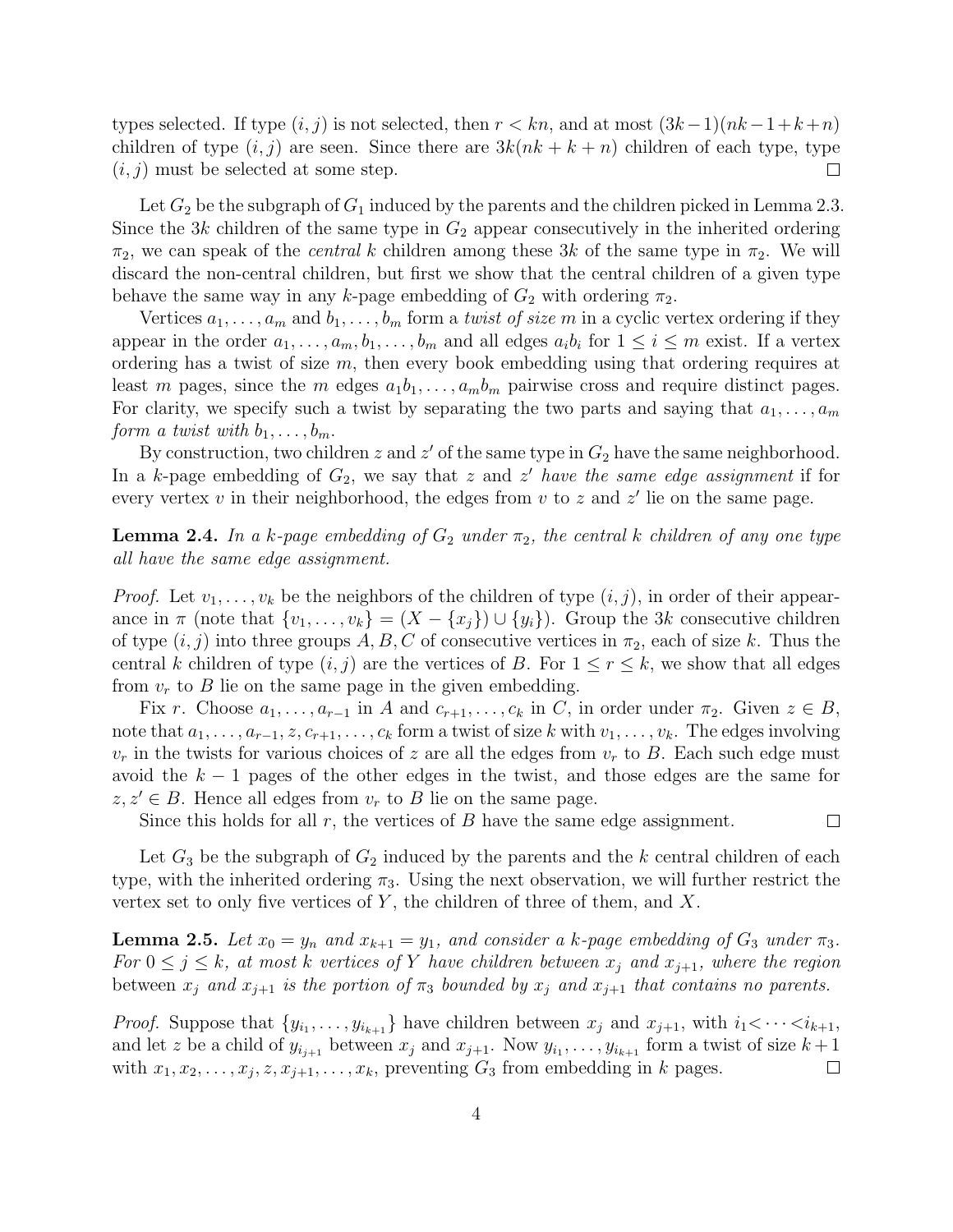In Lemma 2.4, we proved that in a k-page embedding of  $G_3$  under  $\pi$ , the children of any one type have the same edge assignment (and appear consecutively). By Lemma 2.5, at most  $k(k+1)$  vertices of Y have children (in  $G_3$ ) along the part of the circle from  $y_n$  to  $y_1$ that contains X. Since  $n = k^2 + k + 5 = k(k + 1) + 5$ , at least five vertices of Y have all their (k types of) children along the part of the circle from  $y_1$  to  $y_n$ .

In particular, there are at least three such vertices of Y other than  $y_1$  and  $y_n$ . Let  $y_a, y_b, y_c$ be three such vertices, with  $a < b < c$ . Let  $Z_{i,j}$  denote the set of k children of type  $(i, j)$  in  $G_3$  (adjacent to  $y_i$  and not to  $x_j$ ), and let  $Z = \bigcup_{(i,j)\in\{a,b,c\}\times[k]} Z_{i,j}$ . Let  $G_4$  be the subgraph of  $G_3$  induced by  $X \cup \{y_1, y_a, y_b, y_c, y_n\} \cup Z$ .

It suffices to show that  $G_4$  does not embed in k pages under the inherited ordering  $\pi_4$ . Assume henceforth that such an embedding exists.

The sets  $Z_{i,j}$  for  $j \in [k]$  and  $i \in \{a, b, c\}$  are located along the part of the circle from  $y_1$  to  $y_n$  that avoids X. We say that  $Z_{i,r}$  is *before*  $Z_{i,s}$  if it is encountered first when following this part of the circle from  $y_1$  to  $y_n$  (similarly define *after*). We use  $N(v)$  for the set of neighbors of a vertex v.

**Lemma 2.6.** For  $1 \leq r < s \leq k$  and  $i \in \{a, b, c\}$ , if  $Z_{i,r}$  and  $Z_{i,s}$  are on the same side of  $y_i$ (both before  $y_i$  or both after  $y_i$ ), then  $Z_{i,r}$  is before  $Z_{i,s}$ .

*Proof.* We state the proof for when  $Z_{i,r}$  and  $Z_{i,s}$  are both before  $y_i$ ; the other argument is symmetric. Suppose that  $Z_{i,s}$  is before  $Z_{i,r}$ . Choose  $S \subseteq Z_{i,s}$  and  $R \subseteq Z_{i,r}$  with  $|S| = s$ and  $|R| = k + 1 - s$ . Since all of  $Z_{i,j}$  is adjacent to all of  $X - \{x_j\}$ , we have  $S \subseteq N(x_r)$ and  $R \subseteq N(x_s)$ . We conclude that  $y_i, x_1, \ldots, x_k$  form a twist of size  $k + 1$  with  $S \cup R$ , contradicting the k-page embedding.

The *earlier* children of  $y_i$  are those before  $y_i$ ; the others are its *later* children.

**Lemma 2.7.** All edges joining  $y_i$  to its earlier children lie on the same page. Symmetrically, those joining  $y_i$  to its later children lie on the same page.

*Proof.* Consider the earlier children of  $y_i$ . By Lemma 2.4, the vertices of a set  $Z_{i,j}$  have the same edge assignment. Hence it suffices to show that edges from  $y_i$  to two different types of earlier children are on the same page.

We may assume that  $Z_{i,r}$  is before  $Z_{i,s}$ , which in turn is before  $y_i$ . Choose  $w \in Z_{i,r}$ , and let z be the first vertex of  $Z_{i,s}$ . We have picked z so that all edges from X to  $Z_{i,s} - \{z\}$  cross  $y_i z$  (and also  $y_i w$ ). The  $k - 1$  vertices of  $Z_{i,s} - \{z\}$  form a twist with the  $k - 1$  vertices of  $X - \{x_s\}$ . Therefore, only one page remains for  $y_i z$  and  $y_i w$ .  $X - \{x_s\}$ . Therefore, only one page remains for  $y_i z$  and  $y_i w$ .

**Lemma 2.8.** If  $x_1, \ldots, x_k$  form twists with both  $v_1, \ldots, v_k$  and  $w_1, \ldots, w_k$ , where  $v_1, \ldots, v_k$ come before  $w_1, \ldots, w_k$  except possibly for  $v_k = w_1$ , then for  $1 \le r \le k$  the edges incident to  $x_r$  in the two twists are on the same page.

*Proof.* Observe that  $x_1, \ldots, x_{r-1}, x_{r+1}, \ldots, x_k$  form a twist with  $v_1, \ldots, v_{r-1}, w_{r+1}, \ldots, w_k$ . The edges  $x_r v_r$  and  $x_r w_r$  cross all  $k-1$  edges formed by this twist.  $\Box$ 

We now consider two cases, forbidding a k-page embedding in each.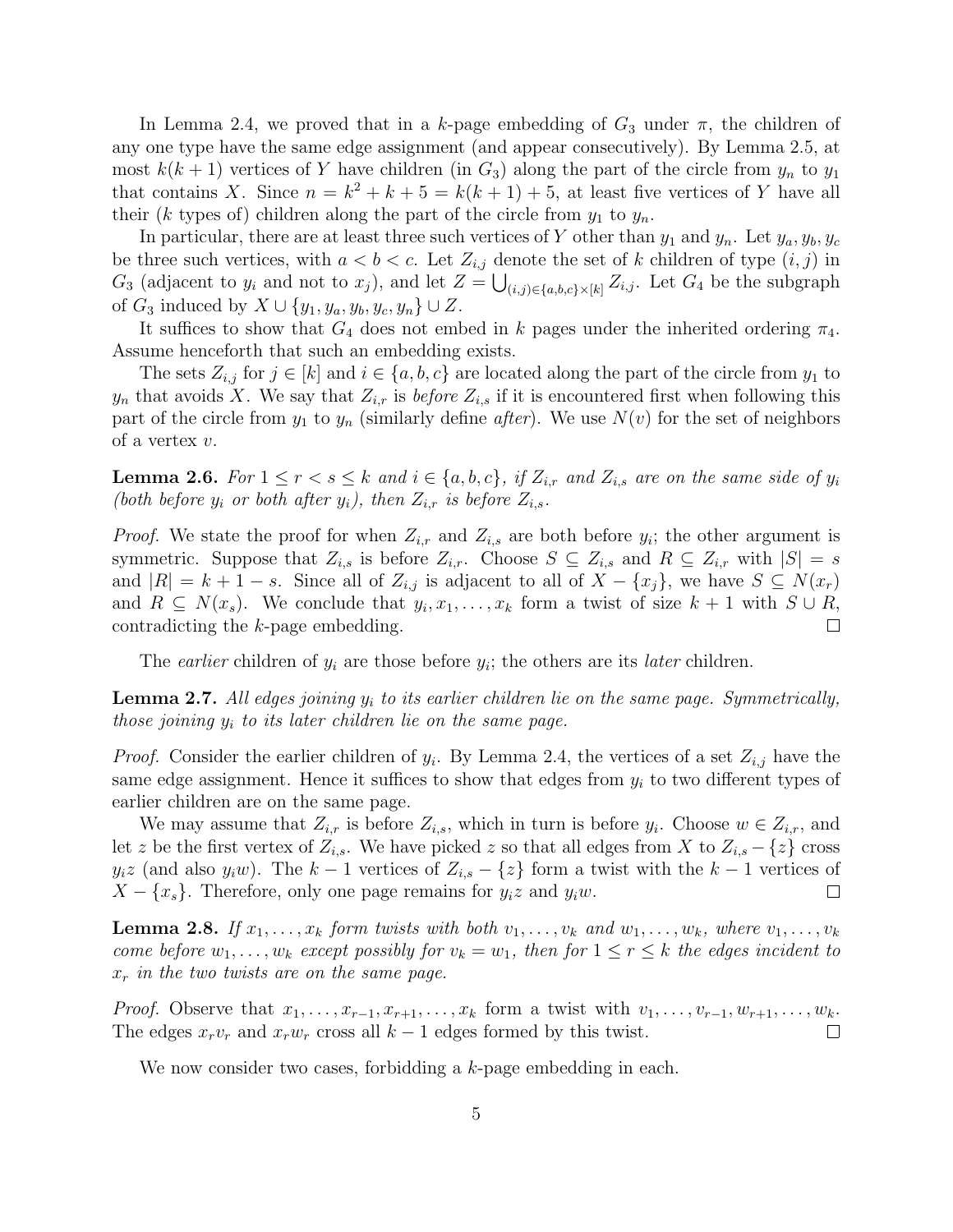**Lemma 2.9.** If  $Z_{i,1}$  is before  $Z_{i,k}$  for some i in  $\{a, b, c\}$ , then  $G_4$  does not embed in k pages under  $\pi_4$ .

*Proof.* The vertices  $x_1, \ldots, x_k$  form twists with both  $\{y_1\} \cup Z_{i,1}$  and  $Z_{i,k} \cup \{y_n\}$ , where we drop one vertex each of  $Z_{i,1}$  and  $Z_{i,k}$ . By Lemma 2.8, the edges incident to  $x_r$  in the two twists are on the same page, which we call page r, for  $1 \le r \le k$ . By Lemma 2.4, the edges from  $x_r$  to all of  $Z_{i,1} \cup Z_{i,k}$  are on page r.

Since  $k \geq 3$ , we may choose j with  $2 \leq j \leq k-1$ . If  $Z_{i,j}$  is after  $Z_{i,1}$  and before  $Z_{i,k}$ , then any edge from  $x_r$  to  $Z_{i,j}$  crosses the edges from  $x_1, \ldots, x_{r-1}$  to  $\{y_1\} \cup Z_{i,1}$  and from  $x_{r+1}, \ldots, x_k$  to  $Z_{i,k} \cup \{y_n\}$ . Therefore, all edges from  $x_r$  to  $Z_{i,j}$  lie on page r.

If  $Z_{i,j}$  is after  $Z_{i,k}$ , then by Lemma 2.6 both  $Z_{i,k}$  and  $Z_{i,1}$  are earlier than  $y_i$ . If  $Z_{i,j}$  is before  $Z_{i,1}$ , then we have the symmetric situation with  $Z_{i,1}$  and  $Z_{i,k}$  later than  $y_i$ . Therefore, by symmetry we may assume that there are two types of children before  $y_i$  such that all edges from  $x_r$  to these two types lie on page r, for  $1 \leq r \leq k$ . The two sets of children are  $Z_{i,1}$  and  $Z_{i,j}$ , where it may be that  $j = k$ .

Let z be the first vertex of  $Z_{i,j}$ . Since  $y_i z$  crosses the edges from  $X - \{x_j\}$  to the last vertex of  $Z_{i,j}$ , edge  $y_i z$  lies on page j. Let  $z'$  be the first vertex of  $Z_{i,1}$ . Since  $y_i z'$  crosses the edges from  $X - \{x_1\}$  to the last vertex of  $Z_{i,1}$ , edge  $y_i z'$  lies on page 1. Since  $j \neq 1$ , this contradicts Lemma 2.7. We conclude that  $G_4$  does not embed in k pages under  $\pi$ .

**Lemma 2.10.** If  $Z_{i,k}$  is before  $Z_{i,1}$  for all i in  $\{a, b, c\}$ , then  $G_4$  does not embed in k pages under  $\pi_4$ .

*Proof.* For each i in  $\{a, b, c\}$ , Lemma 2.6, implies that  $y_i$  is after  $Z_{i,k}$  and before  $Z_{i,1}$ . Again consider j with  $2 \le j \le k-1$ , and recall that  $a < b < c$ . The set  $Z_{b,j}$  occurs before or after  $y_b$ ; by symmetry, we may assume that  $Z_{b,j}$  is before  $y_b$  (hence also before  $Z_{b,k}$ , by Lemma 2.6).



Figure 1: The cases of Lemma 2.10 (twist of size  $k + 1$ , crossing on a page).

Case 1:  $y_a$  is after some child of  $y_b$  (on the left in Fig. 1). Let  $Z_{b,r}$  be the last set of k children of  $y_b$  before  $y_a$ . Note that  $r > 1$ . Now  $y_b, x_1, \ldots, x_k$  form a twist of size  $k + 1$  with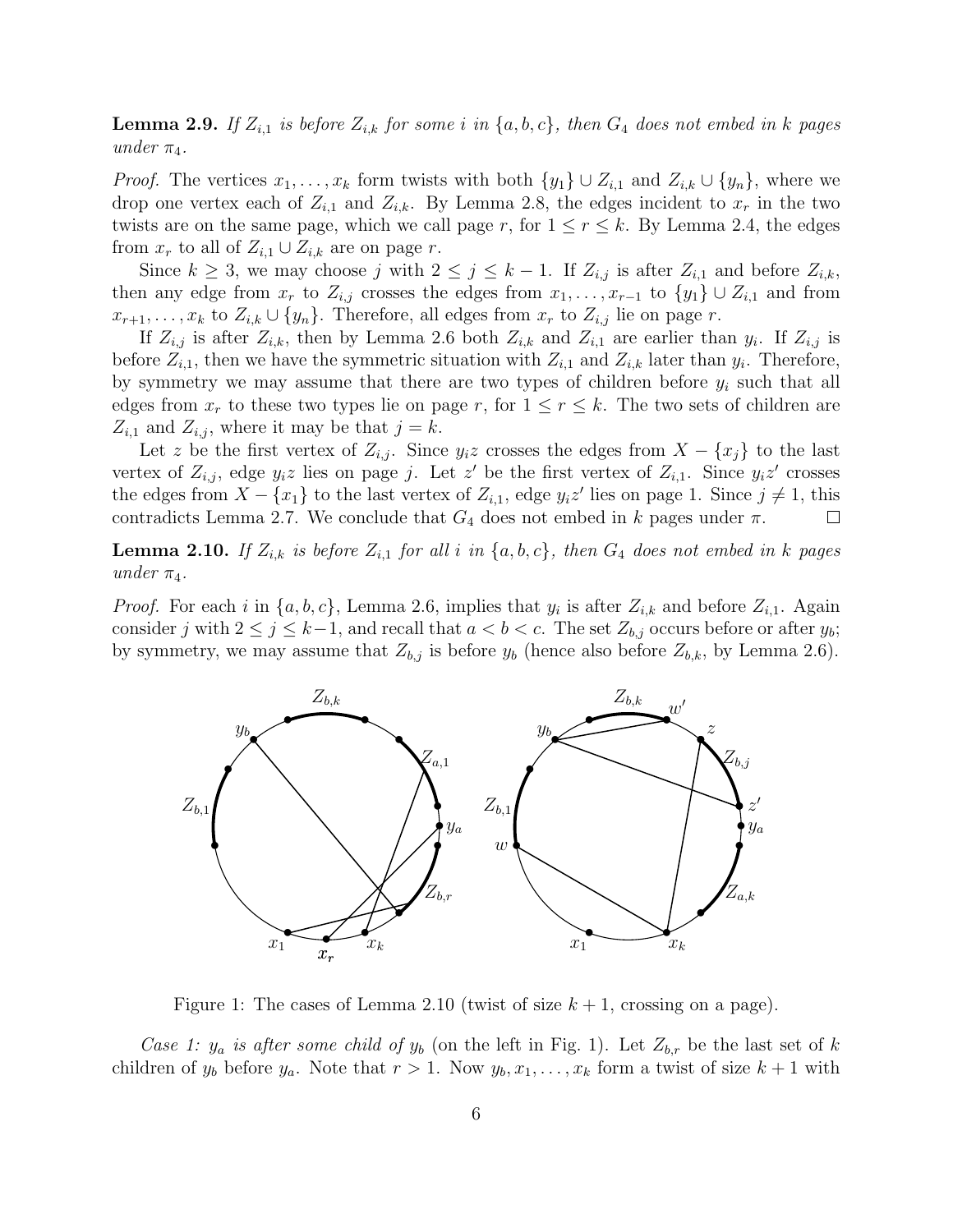r vertices of  $Z_{b,r}$ ,  $y_a$ , and  $k - r$  vertices of  $Z_{a,1}$  (we have observed that  $Z_{a,1}$  is after  $y_a$ ; this contribution is empty if  $r = k$ ). Hence in this case  $G_4$  does not embed in k pages under  $\pi_4$ .

Case 2:  $y_a$  is before all children of  $y_b$  (on the right in Fig. 1). Thus  $y_a$  is before  $Z_{b,i}$ , and  $Z_{a,k}$  is before  $y_a$ . Since  $j < k$ , vertices  $x_1, \ldots, x_k$  form a twist with  $k-1$  vertices of  $Z_{a,k}$  and the last vertex of  $Z_{b,j}$  (call it z). Also  $x_1, \ldots, x_k$  form a twist with  $\{y_b\} \cup Z_{b,1}$ . By Lemma 2.8,  $x_k z$  and  $x_k w$  lie on the same page, where w is the last vertex of  $Z_{b,1}$ .

Let w' be the first vertex of  $Z_{b,k}$ . Note that  $x_1, \ldots, x_k$  form a twist with  $(Z_{b,k} - \{w'\}) \cup \{w\}$ . Since  $y_bw'$  crosses the  $k-1$  edges of this twist other than  $x_kw$ , edges  $y_bw'$  and  $x_kw$  lie on the same page.

Finally, by Lemma 2.7,  $y_b w'$  lies on the same page with  $y_b z'$ , where  $z'$  is the first vertex of  $Z_{b,j}$ . Now  $y_b z'$  and  $x_k z$  lie on the same page, but they cross. Hence in this case also  $G_4$ does not embed in k pages under  $\pi_4$ .  $\Box$ 

#### **Theorem 2.11.** The k-tree  $G$  does not embed in k pages.

*Proof.* As argued earlier, it suffices to show that  $G_4$  does not embed in k pages under the vertex ordering  $\pi_4$ . Lemmas 2.9 and 2.10 eliminate all possibilities for k-page embeddings and complete the proof.  $\Box$ 

### 3 Construction of k-Page Embeddings

In this section, we present an algorithm that produces a  $k$ -page embedding of a  $k$ -tree G from a smooth tree-decomposition of width  $k$  in which the host tree has maximum degree at most 3. In the previous section it was important to view the vertex ordering for a book embedding as cyclic; here it is equally important to take the linear interpretation. We produce both a linear vertex ordering and an embedding of the k-tree in k pages under that ordering.

Since the bags in a tree-decomposition correspond bijectively to the nodes of the host tree, we may view the host tree as a tree in which the bags are the nodes. In the notation  $(T, X)$ , now T records the adjacency relation on the family of bags. This allows us to speak of "neighboring bags", and we can more clearly distinguish between vertices of  $G$  and nodes of T.

The inductive definition of a k-tree G with more than k vertices yields natural smooth tree-decompositions with width k. Adding one vertex to the trivial k-tree  $K_k$  creates a  $(k + 1)$ -clique, which becomes a single bag for a host tree with one node. Each vertex x added to G then forms a new  $(k + 1)$ -clique X, and X shares k vertices with a previous  $(k+1)$ -clique X' (there may be many choices for X'). Adding a new bag X adjacent to X' completes a smooth tree-decomposition of width  $k$  for the enlarged graph. It is easy to see inductively that every smooth tree-decomposition of a k-tree arises in this way.

A tree-decomposition constructed in this way has  $n - k$  bags, where  $n = |V(G)|$ . To simplify the presentation of our algorithm and proof, we seek a tree-decomposition where the nodes correspond bijectively to the vertices of G. To achieve this, we modify the construction above by first growing the initial k-clique one vertex at a time.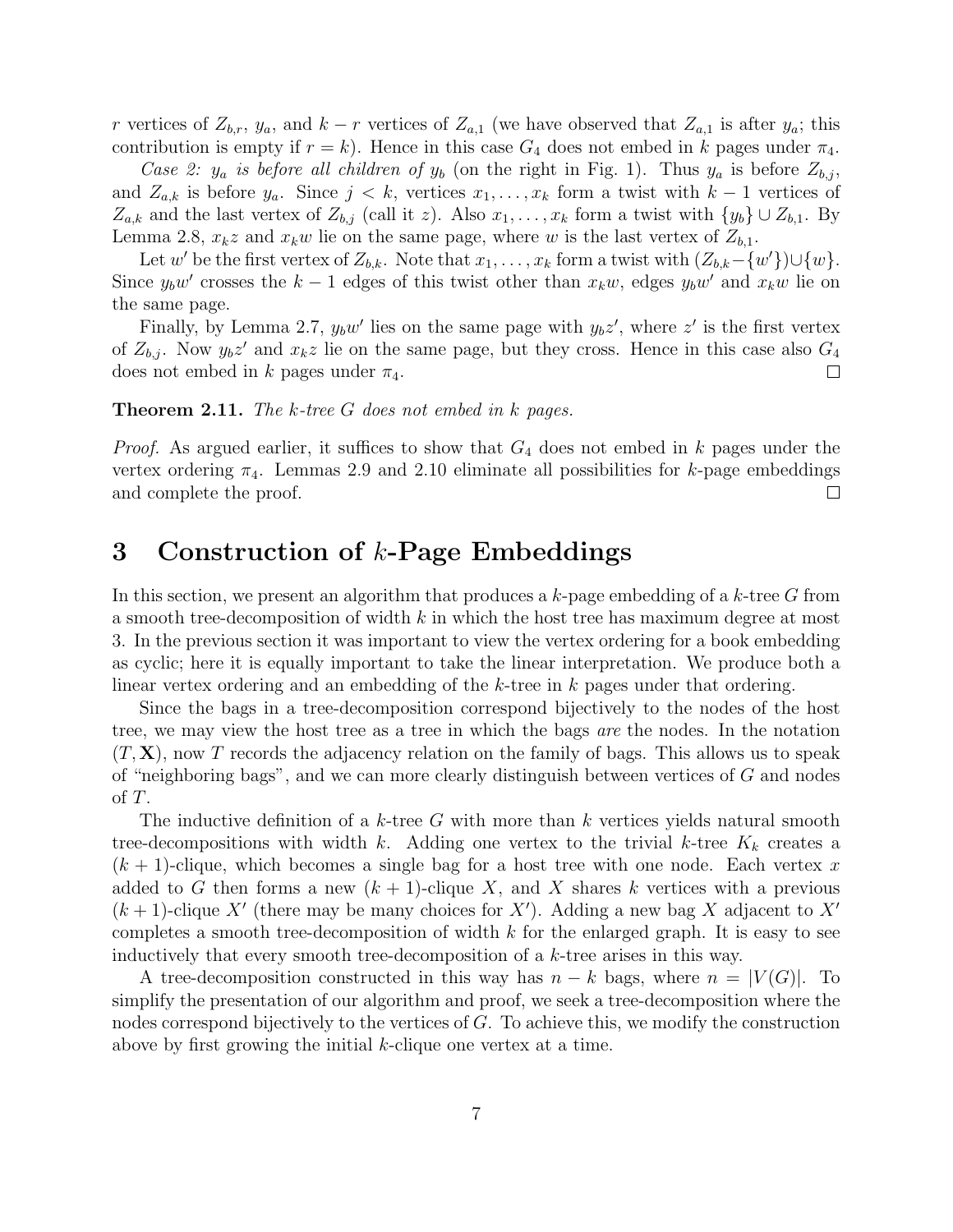Construction 3.1. Modified tree-decomposition of a k-tree; construction and notation.

Given an inductively constructed k-tree G, let the initial k-clique be  $\{a_1, \ldots, a_k\}$ , and let  $A_i = \{a_1, \ldots, a_i\}$  for  $1 \leq i \leq k$ . Begin the tree-decomposition with a k-vertex path, letting the *i*th bag on the path be  $A_i$ . Treat  $A_1$  as the root of the tree. Subsequently, add a bag for each new vertex of  $G$  as described above. When adding a vertex to  $G$  with a lower-case name, such as x, we use the corresponding upper-case designation  $(X)$  for the new bag. The vertex x in G is the one vertex of X that does not belong to the neighbor of X on the path to the root. We refer to that vertex as the *distinguished vertex* for the bag. This terminology is consistent also for the initial path, with  $a_i$  being the distinguished vertex of  $A_i$ .

Let  $\mathbf{A} = A_1, \ldots, A_k$ . Deleting **A** yields a smooth tree-decomposition  $(T', \mathbf{X}')$  of width k that corresponds to the inductive construction of G, where the initial k-clique is  $A_k$  and our modification makes  $A_k$  adjacent to the first node in T'. Call this node  $A_{k+1}$ ; deleting one element of  $A_{k+1}$  yields  $A_k$ . By choosing  $A_{k+1}$  to be a leaf of T', we generate a modified tree-decomposition with the host tree  $T$  having the same maximum degree as  $T'$ .

In a rooted tree, the *parent* of a node other than the root is the next node on its path toward the root. Henceforth, we use  $(T, X)$  to denote the modified tree-decomposition of G (obtained from the smooth decomposition  $(T', \mathbf{X}')$ ) in which the host tree has root  $A_1$  and the distinguished vertex of every bag other than  $A_1$  is the unique vertex not in its parent (and the distinguished vertex of  $A_1$  is  $a_1$ ). Given also that T has maximum degree at most 3, we will produce a k-page embedding.

At times, we obtain a vertex of G as a difference of sets, without having a lower-case name for it. In this situation, to name the bag for which it is the distinguished vertex, we use an overbar operator. For example, when X is the parent of Y in T and  $X \notin A$ , we have  $|X - Y| = 1$ , since  $|X \cap Y| = k$ , but the unique vertex v of  $X - Y$  often is not the distinguished vertex of X. We use  $\overline{X - Y}$  (or  $\overline{v}$ ) to refer to the bag for which it is the distinguished vertex. If x is the distinguished vertex of X, then simply  $\overline{x} = X$ . distinguished vertex. If x is the distinguished vertex of X, then simply  $\overline{x} = X$ .

The algorithm uses the modified tree-decomposition  $(T, X)$  and its bijection from the bags in **X** to the vertices of G to produce a vertex ordering and a k-edge-coloring of G so that the endpoints of two edges with the same color do not occur alternately in the vertex ordering. Viewing the edge-coloring as an assignment of edges to k pages, this condition is precisely the condition for avoiding crossings on the pages. The idea is to use the correspondence between vertices and bags to color the edges of T using  $k + 1$  colors, and then use the  $(k+1)$ -edge-coloring of T to produce the k-edge-coloring of G.

In a graph, a  $u, v$ -path is a path with endpoints u and v. We say that X is an ancestor of Y and Y is a descendant of X if X lies on the  $A_1, Y$ -path in T. In a rooted tree containing a node X, the *subtree rooted at X* is the induced subtree with root X containing all nodes whose path to the root contains  $X$ .

We will use the next lemma to define the edge-coloring of  $G$ . Recall that x and y refer to the distinguished vertices of  $X$  and  $Y$ , respectively, and that the specification of distinguished vertices is a bijection from **X** to  $V(G)$ .

**Lemma 3.2.** If  $xy \in E(G)$ , then one of  $\{X, Y\}$  is an ancestor of the other in T.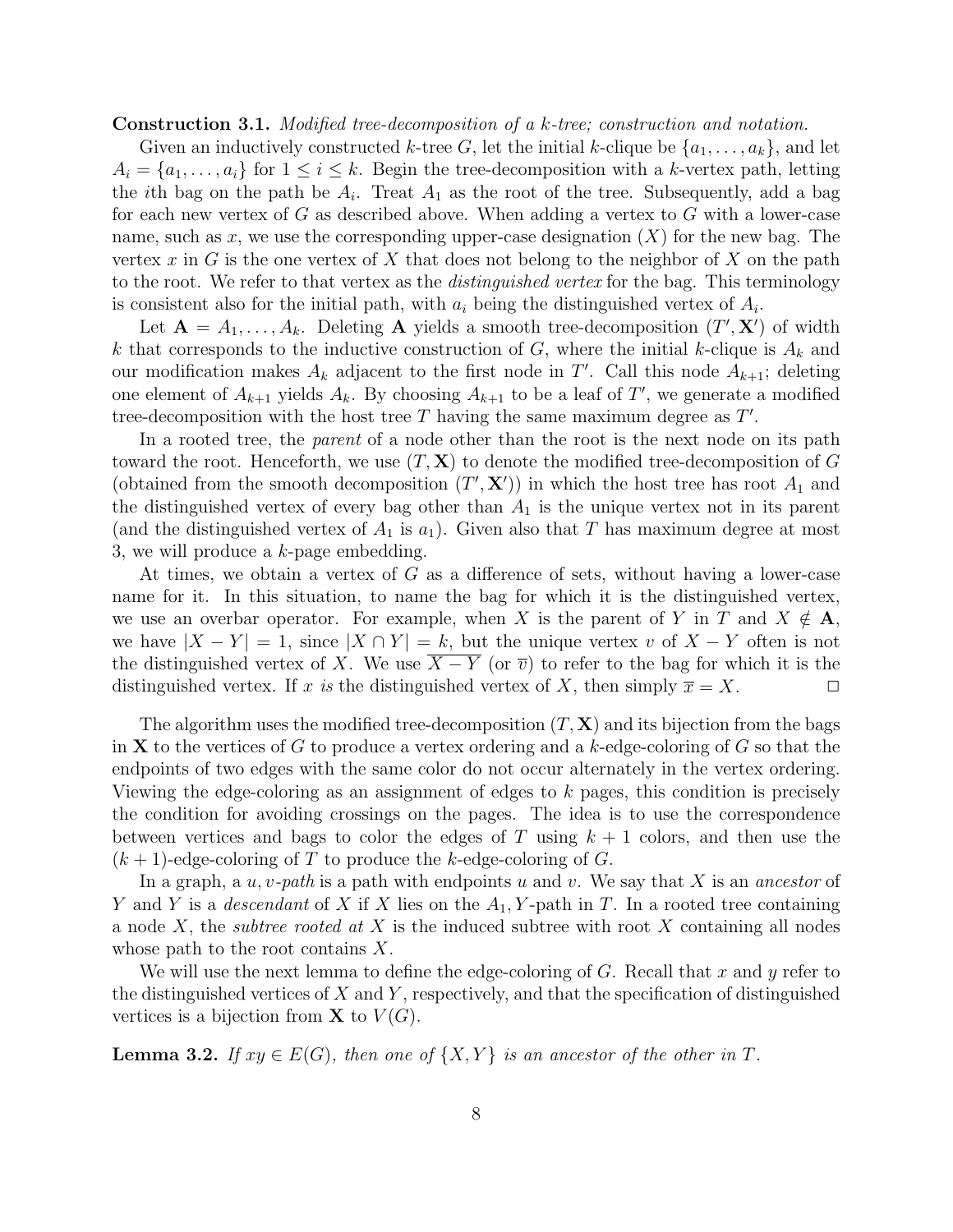*Proof.* If  $xy \in E(G)$ , then x and y appear in a common bag. Since the bags containing a vertex of G induce a subtree of T, every bag in the X, Y-path in T contains x or y. The distinguished vertex of a bag  $Z$  cannot appear in any bag that is an ancestor of  $Z$  in  $T$ ; it appears only in bags of the subtree rooted at Z. Therefore, we conclude that one of  $\{X, Y\}$ is an ancestor of the other, and the distinguished vertex of the ancestor appears in all bags on the path down to the descendant.  $\Box$ 

In a rooted tree, the parent of a node is its neighbor on the path to the root; its *children* are its other neighbors. When T has maximum degree at most 3 (and the root has degree 1), each node has at most two children. Designate the children of a bag in  $T$  as its left and right children, arbitarily (either may be missing). We refer to the subtrees of T rooted at the left and right children of a node X as the left and right subtrees of X. A breadth-first search of a rooted tree explores its nodes in order of distance from the root.

**Algorithm 3.3.** k-page embedding of k-trees having a modified tree-decomposition  $(T, \mathbf{X})$ obtained from smooth  $(T', X')$  of width k and maximum degree at most 3.

First we produce a linear vertex ordering  $\pi$  from T. Initialize  $\pi$  to  $(a_1)$ . Begin a breadthfirst search of T from bag  $A_1$ . When exploring bag X, having already assigned its distinguished vertex x a position in  $\pi$ , place the vertex corresponding to its left child (if it has one) immediately before x in  $\pi$  and the vertex corresponding to its right child (if it has one) immediately after x in  $\pi$ .

When  $Z$  is an ancestor of Y, let  $Z:Y$  denote the edge incident to  $Z$  on the  $Z, Y$ -path in T. Define a  $(k + 1)$ -coloring f of  $E(T)$  as follows. For an edge XY in T with X being the parent of Y (and x being the distinguished vertex of X), let

$$
f(XY) = \begin{cases} j, & \text{if } XY = A_j A_{j+1} \text{ for } 1 \le j \le k \\ k+1, & \text{if } X \notin \mathbf{A} \text{ and } x \notin Y; \\ f(\overline{X - Y}; Y), & \text{if } X \notin \mathbf{A} \text{ and } x \in Y. \end{cases}
$$

(Here  $\overline{X - Y}$  is the bag whose distinguished vertex is the one vertex of  $X - Y$ .)

If  $xy \in E(G)$ , then by Lemma 3.2, we may assume by symmetry that X is an ancestor  $\angle$ . Define the coloring q on  $E(G)$  by  $g(xy) = f(X;Y)$ . of Y. Define the coloring g on  $E(G)$  by  $g(xy) = f(X:Y)$ .

A fundamental property of f will make it easy to show that g does not use color  $k + 1$ .

**Lemma 3.4.** If X is the parent of Y in T, then  $f(XY) = k + 1$  if and only if  $x \notin Y$ , where x is the distinguished vertex of X.

*Proof.* Consider a bag X closest to  $A_1$  at which the claim fails. If  $X \in \mathbf{A}$ , then  $x \in Y$  and  $f(XY) \leq k$ , so we may assume that  $X \notin \mathbf{A}$ . Now  $|X - Y| = 1$ . If the one vertex of  $X - Y$ is x, then by definition  $f(XY) = k + 1$ . Otherwise,  $X - Y = \{z\} \neq \{x\}$ , where z is the distinguished vertex for Z. Here Z is an ancestor of X, and  $f(XY) = f(Z:Y)$ . Let W be the child of Z on the Z, Y-path in T, so  $Z: Y = ZW$ . The choice of X yields  $f(ZW) = k+1$ if and only if  $z \notin W$ . However,  $z \in Z \cap X$ , so  $z \in W$ , and  $f(XY) = f(ZW) \neq k+1$ .  $\Box$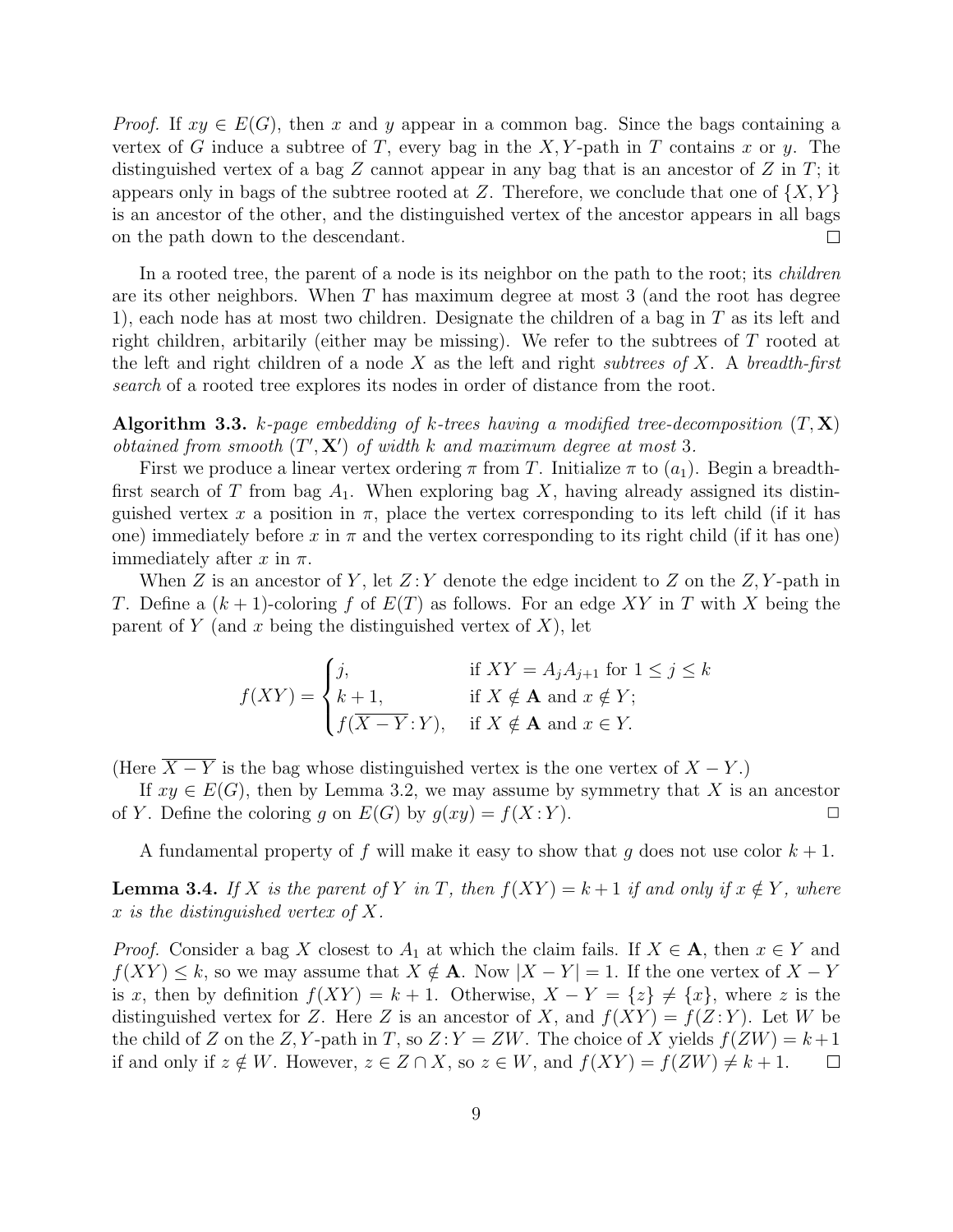**Lemma 3.5.** No edge in G has color  $k + 1$  under g.

*Proof.* As noted previously, when  $xy \in E(G)$  we may assume by symmetry that X is an ancestor of Y, and then  $g(xy) = f(X:Y)$ . By the definition of f, we have  $g(xy) = f(XZ)$ , where Z is the child of X on the X, Y-path in T. By Lemma 3.4, we have  $g(xy) = k + 1$  if and only if  $x \notin Z$ . If  $x \notin Z$ , then x appears in no bag in the subtree of X rooted at Z; in this case x and y could not appear in a bag together and could not form an edge. this case  $x$  and  $y$  could not appear in a bag together and could not form an edge.

**Lemma 3.6.** If X is an ancestor of Y such that  $x \in Y$ , then  $f(X:Y)$  appears on no edge of the  $X, Y$ -path in T except the initial edge  $X:Y$ .

*Proof.* Consider a bag X closest to  $A_1$  at which the claim fails. Let  $j = f(X; Y)$ . Since  $x \in Y$ , Lemma 3.4 implies that  $j \leq k$ . If color j appears again on the X, Y-path, then let  $ZZ'$  be the edge on which it first reappears, with  $Z$  the parent of  $Z'$ . Since this is a reappearance of j, the bag Z cannot be  $A_j$ .

Since  $j \leq k$ , the definition of f yields  $j = f(W : Z')$ , where  $\{w\} = Z - Z'$ . Since  $w \notin Z'$ , also  $w \notin Y$ . Since  $x \in Y$ , we have  $w \neq x$ , and therefore  $W \neq X$ . We conclude that W is an ancestor of X, since  $ZZ'$  was the first reappearance of j on the X, Y-path. Since  $j = f(W:Z')$  and  $X:Y$  is an edge of the W, Z'-path in T, we have contradicted the choice of X as the failure closest to  $A_1$ .  $\Box$ 

Theorem 3.7. Algorithm 3.3 produces a k-page embedding.

*Proof.* By Lemma 3.5, g is a k-edge-coloring of G. It remains to show that g does not give the same color to edges whose endpoints alternate in  $\pi$ . Let xy and uv be edges whose endpoints alternate in  $\pi$ . It suffices to show that  $q(xy) \neq q(w)$ .

By Lemma 3.2 and symmetry, we may assume that X is an ancestor of Y and U is an ancestor of V. Now  $g(xy) = f(X:Y)$  and  $g(uv) = f(U:V)$ . Furthermore, since x and y must appear in a bag together, and  $y$  appears only in bags in the subtree rooted at  $Y$ , we have  $x \in Y$ . Similarly,  $u \in V$ .

By the construction of  $\pi$  in Algorithm 3.3, the vertices for bags in the left subtree of a given bag Z comprise a consecutive segment in  $\pi$  immediately before its distinguished vertex  $z$ , and those for bags in the right subtree of  $Z$  comprise a consecutive segment immediately after z in  $\pi$ . Since the algorithm is symmetric with respect to left and right, we may assume that Y is in the right subtree of X, and therefore  $\pi(x) < \pi(y)$ . Since the vertices for bags in the right subtree of X immediately follow x in  $\pi$  and uv crosses xy, the right subtree of  $X$  must contain  $U$  or  $V$ .

Case 1: U is in the right subtree of X. Here V is also in the right subtree of X, since U is an ancestor of V. If V is in the left subtree of U, then  $\pi(x) < \pi(v) < \pi(y) < \pi(u)$ . Since the vertices for bags in the left subtree of U (including v) appear just before u in  $\pi$ , also Y is in the left subtree of U. Now U lies on the X, Y-path in T. By Lemma 3.6,  $f(X:Y)$ cannot reappear on the X, Y-path in T. Therefore,  $q(uv) \neq q(xy)$ .

If V is in the right subtree of U, then  $\pi(x) < \pi(u) < \pi(y) < \pi(v)$ , and Y is in the right subtree of U. Again, U lies along the X, Y-path in T, and Lemma 3.6 yields  $q(w) \neq q(xy)$ .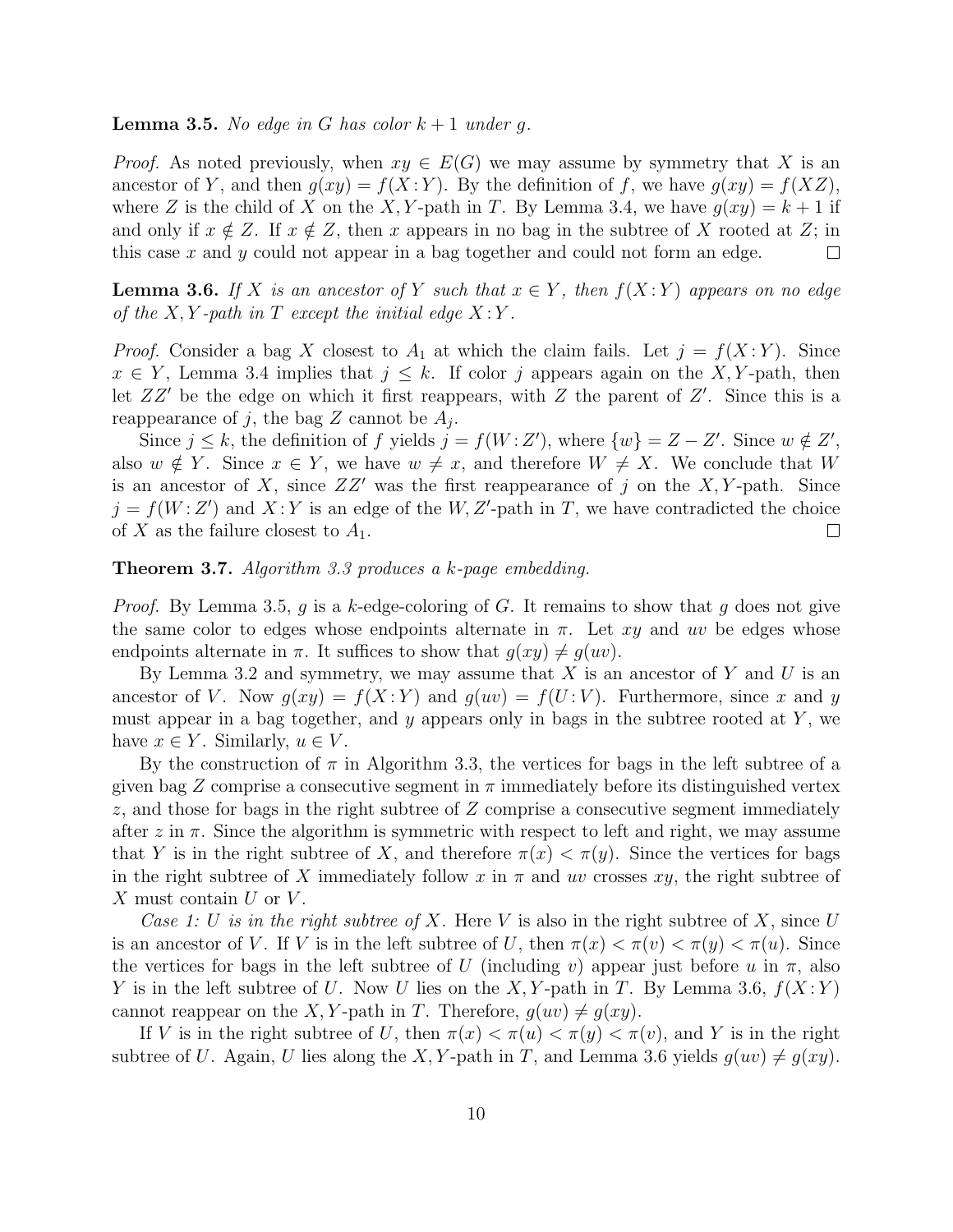Case 2: U is not in the right subtree of X. Since one of  $\{u, v\}$  is between x and y in  $\pi$ , the bag V is in the right subtree of X. Since U is an ancestor of V but is not in the right subtree of X, the bag U is an ancestor of X. Now X lies along the U, V-path in T. By Lemma 3.6, again we conclude that  $q(uv) \neq q(xy)$ .

We have shown that g and  $\pi$  yield a book embedding of G in k pages.

 $\Box$ 

Given the smooth tree-decomposition used by the algorithm, the computations by which the algorithm produces the k-page embedding can easily be implemented to run in constant time per edge. Since  $k$  is fixed, this is linear in the number of vertices. A smooth treedecomposition is generated from a simplicial elimination ordering, which for chordal graphs with bounded clique number can be found in linear time.

### 4 An Open Problem

In Section 3, we constructed a  $k$ -page embedding for any  $k$ -tree having a smooth treedecomposition of width k in a host tree with maximum degree at most 3. In [9], the same conclusion was obtained when the host tree has maximum degree 2. As mentioned in the introduction, this suggests the question of determining  $m(k)$ , the maximum l such that every  $k$ -tree having a smooth tree-decomposition of width k in a host tree with maximum degree at most l embeds in k pages.

In Section 2, we constructed a k-tree G having no k-page embedding. It is easy to find a smooth tree-decomposition of width k for G with a host tree of maximum degree  $k + 2$ . For  $1 \leq i \leq kn$ , let  $X_i = X \cup \{y_i\}$ . Form a path in T with nodes  $X_1, \ldots, X_{kn}$ . For each  $X_i$ and  $x_j$ , grow from node  $X_i$  a path whose nodes are formed by adding to  $X_i - \{x_j\}$  one child of type  $(i, j)$ . This completes a smooth tree-decomposition of width k for G, and the nodes  $x_2, \ldots, x_{kn-1}$  have degree  $k+2$  in the host tree.

To conclude that  $3 \leq m(k) \leq k+1$ , it suffices to show that G has no smooth treedecomposition of width k in a host tree with maximum degree less than  $k + 2$ . As we have remarked, every bag in a smooth tree-decomposition of width k for a k-tree is a  $(k + 1)$ clique. All  $(k + 1)$ -cliques in G have the form  $X \cup \{y_i\}$  (call these X-bags) or the form  $(X - \{x_j\}) \cup \{y_i, z\}$ , where z is a child of type  $(i, j)$  (call these Z-bags).

Adjacent bags in the host tree share exactly k vertices. Thus an  $X$ -bag and a  $Z$ -bag can be adjacent only if they have the same value of i. Since each child is in only one  $(k+1)$ -clique, Z-bags containing children of different types are not adjacent.

Since the host tree is connected, we conclude from these observations that each  $X$ -bag is adjacent to some Z-bag for each j with  $1 \leq j \leq k$ , giving it at least k neighbors. Also, the subgraph induced by the X-bags must be connected. Since  $k \geq 3$ , some X-bag has two additional neighbors among the X-bags.

#### Acknowledgment

We thank the referees for suggestions that led to an improved presentation of the results.